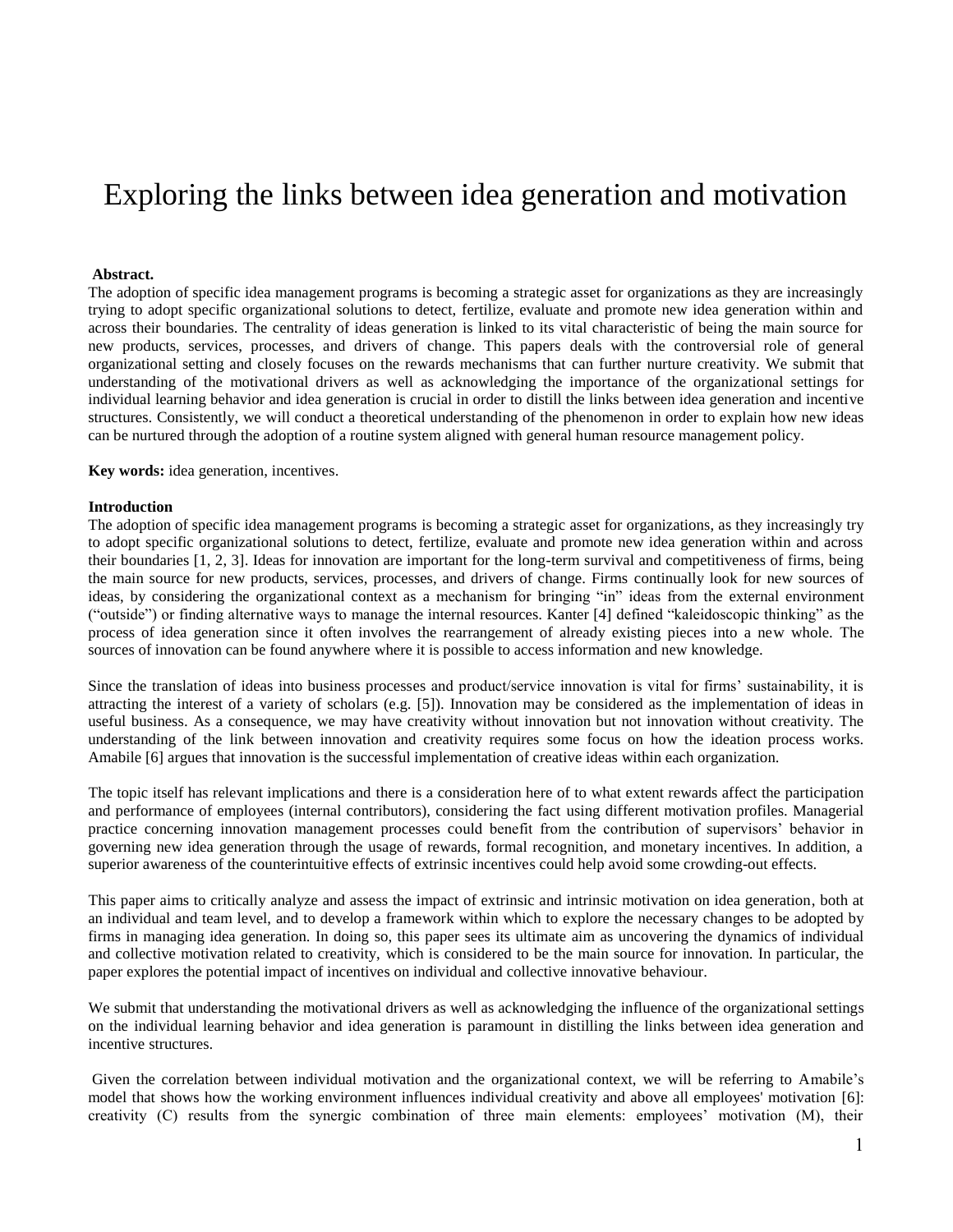professionalism (P), and the organizational context (O). As we will show later in building our framework, some experiences reported in the previous studies refer to the general concept of new idea generation without paying necessary attention to the internal dynamics occurring within firms [7]. Such a contextualization might take place in two different, thought correlated, directions. The first relates to innovative reward systems based mostly on non-monetary incentives which can boost individual creativity. To some extent, the social recognition of innovation might take some time overtake some monetary rewards [8]. The second aspect concerns the differential impact of reward systems on collective performance, since internal group dynamics and collinearity between individual motivation and contributions to team working can lead to unexpected individual reactions to rewards; e.g. switching from the assessment of the input/outcome ratio at the individual level towards the collective forces one to consider additional sources of complexity, such as the inclusion of equity. Furthermore, the move in focus from individual to collective entities calls for a systemic approach to the management of innovation.

This paper aims to depict a conceptual framework for understanding the generation of new ideas. Its structure is based on two sections. In Section 1, we briefly discuss the main organizational dimensions, spanning the ones related to the general organizational context (Information Technology, climate, routines) to the impact of human behaviour drivers, like motivation. The way such dimensions are illustrated in the section takes into consideration the interconnections between individual and collective forms of behaviors in regard to creativity. Furthermore, we will draw upon the research propositions that might explain the impact of creativity on such dimensions of creativity. Section 2 explains the general framework we propose to use to wrap up the dynamics of new idea generation, considering both individual and the collective (teams) levels of analysis. Finally, we reach some conclusions regarding the feasibility of the ideas submitted and propose a wider discussion that focuses on the possible operationalisation of future research activities on the subject, as well as on the managerial implications of a deeper understanding of its dominant dynamics.

#### **SECTION 1: Creativity and the organizational settings**

#### *Information Technology and creativity*

A relevant issue that can be linked to the diffusion of solutions of Information Technology (IT) is supporting the generation of new ideas, namely IT-based tools enacting the interaction among employees. Even when such technological solutions do not contribute to the creation of virtual communities, the mere existence of such possibilities can influence the behavioral conduct of people. This is the case regarding the combination of electronic communication tools, designed to support decision-making processes through analysis of alternatives, negotiating and voting [9, 10]. In particular, IT-mediated relations can lead to different actions from the face-to-face interactions to enabling or constraining cooperative forms of behavior [11]. Similar dynamics occur when competition among individuals is expected. Some side effects could also generate phenomena like production blocking, free riding, the sucker effect, and evaluation apprehension [12]. Moreover, the influence of IT-enabled solutions in innovation management generates new needs in terms of human resources systems and practices. Specifically, the whole process of idea generation should be deepened in a more general HR policy, embedding both reward systems and general innovation process analysis.

#### **Proposition 1:**

*The availability of IT-mediated solutions might nurture the generation of new ideas through a more intense interaction among individuals.* 

#### *Organizational climate and creativity*

Organizations have high creative output characteristics and specific problems, which are not always categorized. Research shows that, for most organizations, the source of innovation take place within organizational boundaries [13], and the most significant source of ideas comes from employees [3]. In particular, it seems that most of new ideas for innovation are generated and diffused using a bottom-up approach, whereby managers help employees spend a part of their time sharing and discussing new ideas. The parallels between individual creativity and organizational climate are necessary to deepen the concept of corporate creativity mentioned by Lubart and Sternberg [14]. This study, albeit from different perspectives, argues in a similar way that the complexity arising from being unpredictable can be perceived as an opportunity for innovation, change and creativity. In fact, creativity is necessary for evolution, since it is mostly incremental [15, 16]. Innovation thus becomes the most significant moment of the creative process and the organization becomes not the place where new ideas are generated but rather the context in which you can put them into practice. Further the concept of creativity is often compared to "self-organization", meant as the ability of organizational units and individuals to originate and maintain relationships, interactions and links with the external environment to business with but also without the use of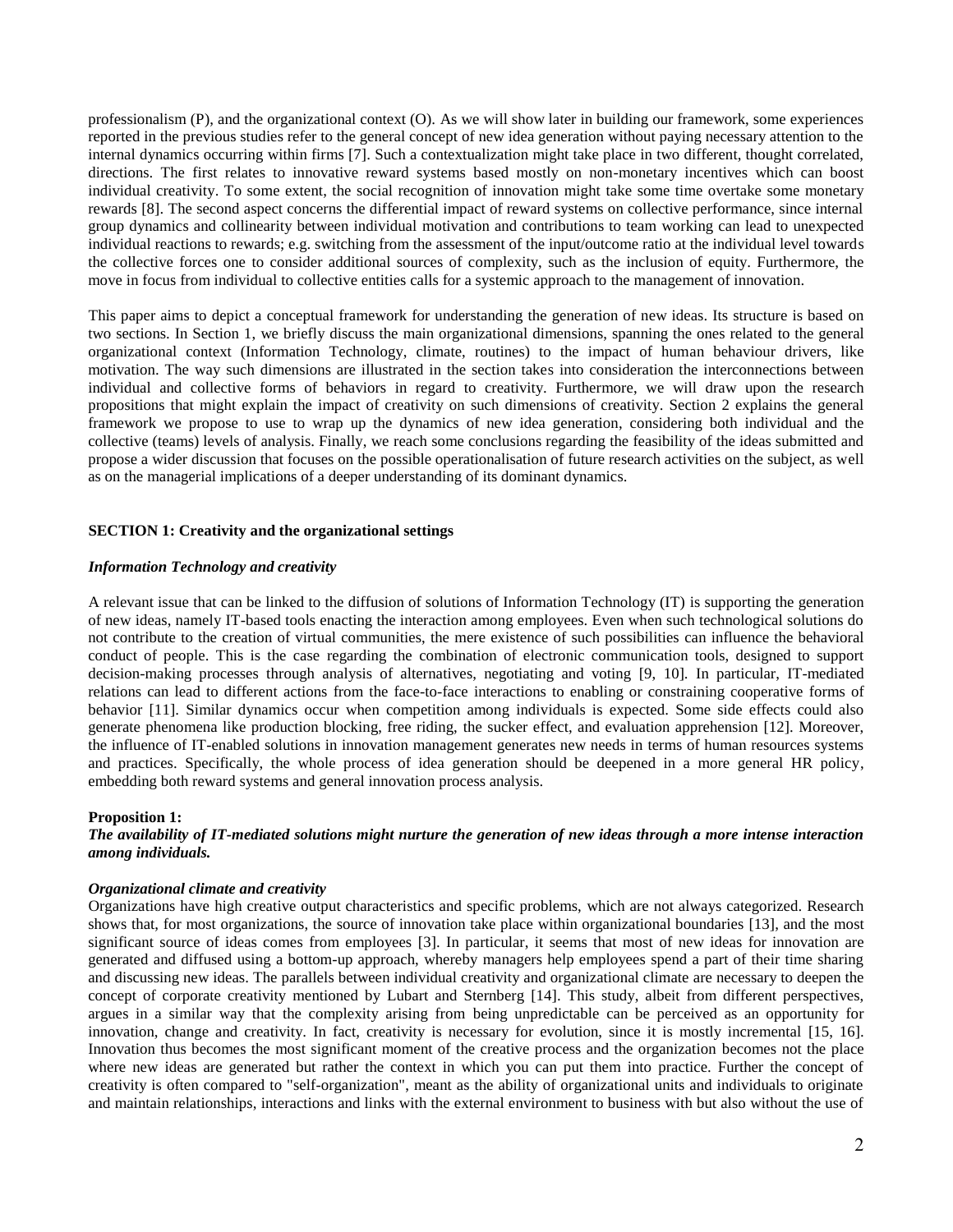macro-mechanisms of corporate governance. In fact, very creative companies grant autonomy in internal forces giving rise to the possibility of new forms, new structures, new modes and new products.

Andriopolus [17] summed up the ability of management to stimulate creativity within an organization in five basic ways: 1) culture, 2) climate 3) the organizational structure and systems, 4) leadership styles, and 5) knowledge / expertise. In this multi-faced scenario a complex system of equilibriums needs to be found, since the internal organizational context need to balance different contrasting pressures. On the one hand, the need for autonomy calls for forms of self-organization, whereas the maintenance of internal of homogeneity of task accomplishment and compliance to organizational culture still requires some general guidelines and hierarchical relations. To this extent, the parallel with clinical innovation could be exemplary. In such a context, innovative protocols are developed within some general guidelines and individual autonomy has boundaries in the mechanisms of self-responsibility, e.g. a clinician is free to experiment with completely unknown paths but, at the same time, he/she is called to carry the burden of any action being put into place.

Techniques and processes that facilitate and stimulate creativity emergence have grown rapidly [18, 19]. Despite the availability of different models and solutions, these techniques and processes seem to consist of "instructions, and manipulations, capable of arousing the creative potential of individuals namely when working with others, either face-toface or mediated by computers" [20, p. 276]. Creativity flourishes when the organization encourages it, when employees are motivated to think and pursue new ideas, and when the organization provides employees with the resources they need to play with these ideas in generative ways [22, 23, 24]). Mainemelis [25] studied creative deviance in the evolution of new ideas, and observed that individual behaviors can be nurtured by personally convincing others of the validity of the ideas which produce stronger results than the organizational structural rules. The non-predictable effect of the interaction between organizational encouragement and individual convincing requires the adoption of a systemic approach and the consideration of employees of firms as creators and innovators.

#### **Proposition 2: Climate and idea generation**

#### *The existence of a favorable (internal) climate could encourage the generation of new ideas if its constitutive (structural) elements are consistent.*

#### *Group structure and idea generation*

In order to stimulate an effective form of enactment, managers may set up specific solutions for collecting employees' ideas at different organizational levels. In nurturing organizational creativity, it may be necessary to consider the following elements [26]: 1) individual contributions to innovation; 2) the importance of reciprocal influence among individuals; 3) the dynamics of social interaction within groups. In a different way to IT, which might impact on the way individuals refer to the other through virtual media, group structures impact both on individual and collective behaviors and eventually on performance.

The management's role thus becomes prominent in fostering and facilitating collective actions. In fact, the evidence shows that ideas arising from large and heterogeneous groups are more valid than ideas resulting from smaller and therefore more manageable groups. Since some people are more creative than others [7, 22, 24, 27], each individual chooses how to contribute to idea generation. This phenomenon has been theorized by Ajzen and Fishbein [28], in studying the human behavior within the framework of "reasoned action" and "planned behavior". These theories argue that the decision to behave in a certain manner is influenced by a member's attitude toward a behavior and by a member's comprehension of the norms and perception of the external environment. Individual characteristics, hence, play a large role in influencing whether someone chooses to contribute to the development of a new idea [29].

Some studies by Pisarra and Jesuino underlie the idea that interaction processes negatively affect the efficacy of face-to-face groups [20]. They analyzed three relevant phenomena: previous fear, social loafing (free riding) and blocking, concluding that blocking is the main cause of the decrease in efficacy of the face-to-face brainstorming. A recent study [30] examines the effectiveness of two different group structures: a) groups interacting in time and space, sharing a common experience based on information, and b) hybrid groups in which individuals begin working independently without interaction of any kind and lately end up in working together. The evidence shows that hybrid groups perform better than the others. In fact, in the hybrid structures each member can potentially access different knowledge and can deal with problem solving in different ways. In the second phase each member shares his/her findings from the individual phase in order to perform additional explorations together. An alternative group of configurations was analyzed by Kavadias and Sommer [31] that underlined how problem structure and team diversity might influence the quality of the best innovative solutions. They studied nominal groups (the same number of individuals generating solutions in isolation) as opposed to brainstorming [32]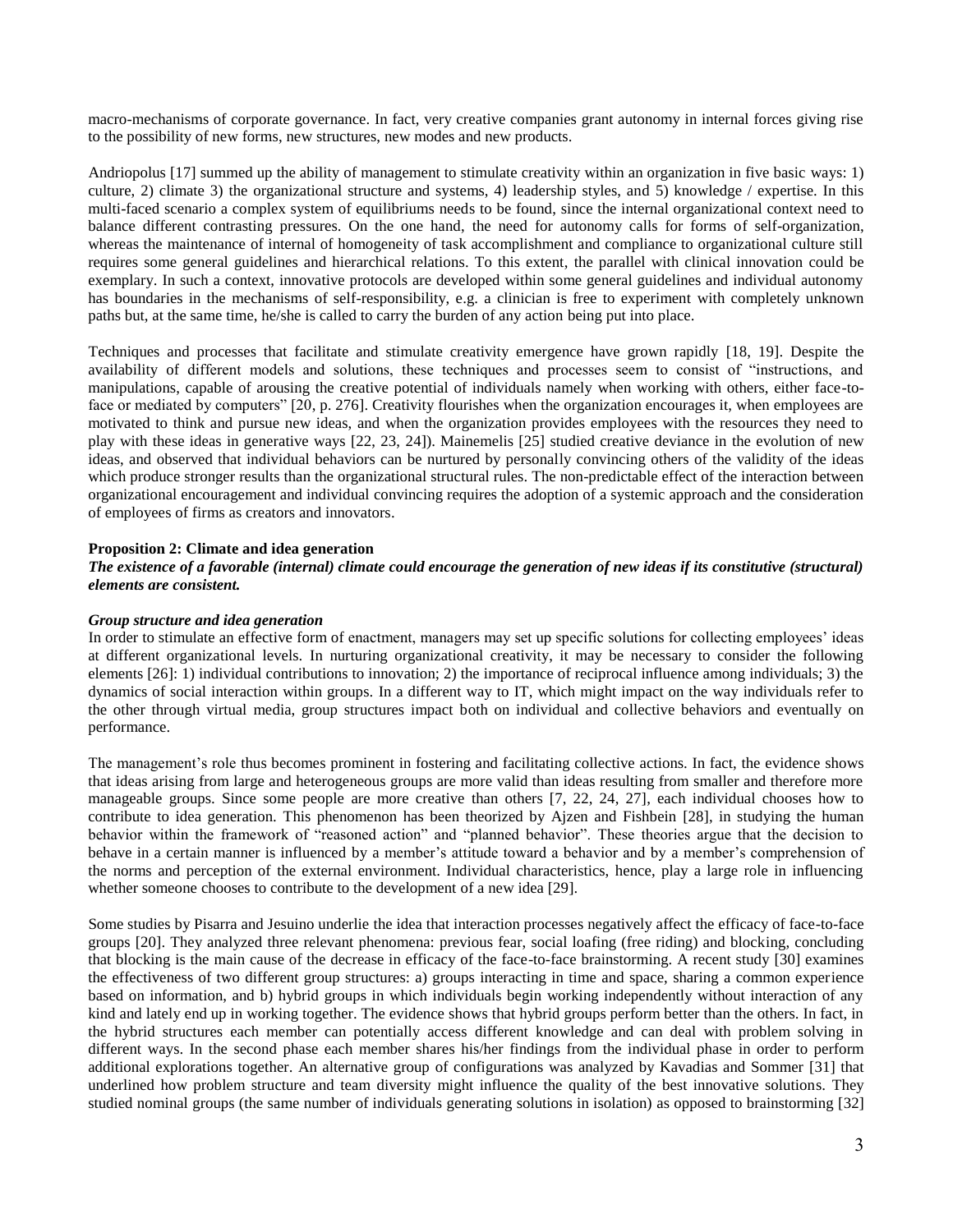concluding that nominal groups perform better in dealing with specialized problems, even when factors that affect the solution quality exhibit complex interactions [31].

Team working can produce the relational continuity that is essential to ensure a form of routine to achieve high performance. Teams are based on building solid relationships that tend to resist over time based on frequent and ongoing interactions that allow the actors to meet, share and create common points of view, and important experiences.

As already noted, the switching of focus from individuals to collective entities (groups) requires further speculation on the subject. In terms of professionalism, heterogeneous groups achieve better results than homogeneous groups or individuals who work alone [33]. Lankau et al. [34] and other authors [35, 36] explain the reasons why team members can practice diversity of a non-task related nature (as gender-age-race) and lead in non-task conflicts, while individual diversity of a task nature (as work-education-function) leads to task conflict [37]. Nevertheless, heterogeneity and homogeneity do not spring the same effects on all the group configurations and tasks to be performed. In particular, although a limited amount of diversity is normally preferred, different types of diversity might have opposite effects.

The best results seem to be obtained when potential members, even if coming from different experiences or background, join the team by agreeing to team's goals and expectations [37] although they tend to be attracted to others with similar backgrounds, to share similar values, attitudes and interests. Ensely and Hmieleski [38] describe team effectiveness as the degree of collective efficacy in terms of group goals achievement. A particularly hostile situation to deal with is when task accomplishment relies on both convergence and divergence at the same time, e.g. in case of modular innovation. Team performance depends also on how members work. They may work together in time and space, or they may work as a hybrid structure, first independently – in a nominal group - then sharing their work together [30]. Considering Thompson's [39] concept of inter-task relations, in the case of sequential relations the transfer of knowledge between individuals flows with the path of collaboration. The situation in which individuals are bound together by mutual interconnections instead appears more difficult to manage.

In knowledge-creation teams, individuals contribute by exploiting their repertoire of skills, whereas the organization defines the strategies – that by definition affect and are affected by the situation – for using and combining such repertoires [40]. Thus, individuals' actions are very important for continuous innovation and improvement. Innovative work behavior [41] aims to achieve the initiation and intentional introduction of new and useful ideas, processes, products and procedures [42]. It differs from employees creativity, as stated by Amabile [6], because it also includes implementation. Implementation requires an intensive effort and a result-oriented attitude for organizations. Innovative work behavior can be engaged in, allowing employees to have more diverse views and influences that may help spark creativity. Perry-Smith and Shalley [43] develop propositions on the association between social relationship and the related construct of creativity.

The different configurations of the groups we have so far examined here explain how different combination of individuals can create internal organizational contexts in which the generation of new idea can blossom or perish according to the equilibriums towards which such contexts converge. Nevertheless, the analysis of the impact of different reward systems cannot ignore the link between creativity as an outcome and motivation as the main input of the innovation processes.

## **Proposition 3:**

*Group structure could favor the blossom of new ideas depending on the nature of the task and on the final goal of the organization.* 

#### *Creativity and motivation*

The understanding of the link between creativity and motivation needs to be explored through the analysis of how intrinsic and extrinsic incentives [44] can impact on new idea generation. While the role of intrinsic motivation (and incentives) appears to be predictable, the role of extrinsic motivation seems to be controversial regarding new idea generation and the creativity process over time.

Starting from the consideration that motivation is the initial force that reflects the direct activation of a goal, two forms of related incentives need to be recalled in order to study creativity processes. Thus, intrinsic motivation - linked with basic and advanced needs [45] - takes place when an individual feels pleasure in carrying out some activities without external rewards. It includes: 1) the need for achievement, and 2) the need for learning/knowing. In this sense, Herzberg [46] underlines that each appreciation and each award of merit from top management is a very strong motivation for every individual. More recent studies confirm that the best gratification for employees is to see their own ideas being implemented. Dworkin [47] referred to autonomous motivation: autonomy involves acting with a sense of volition and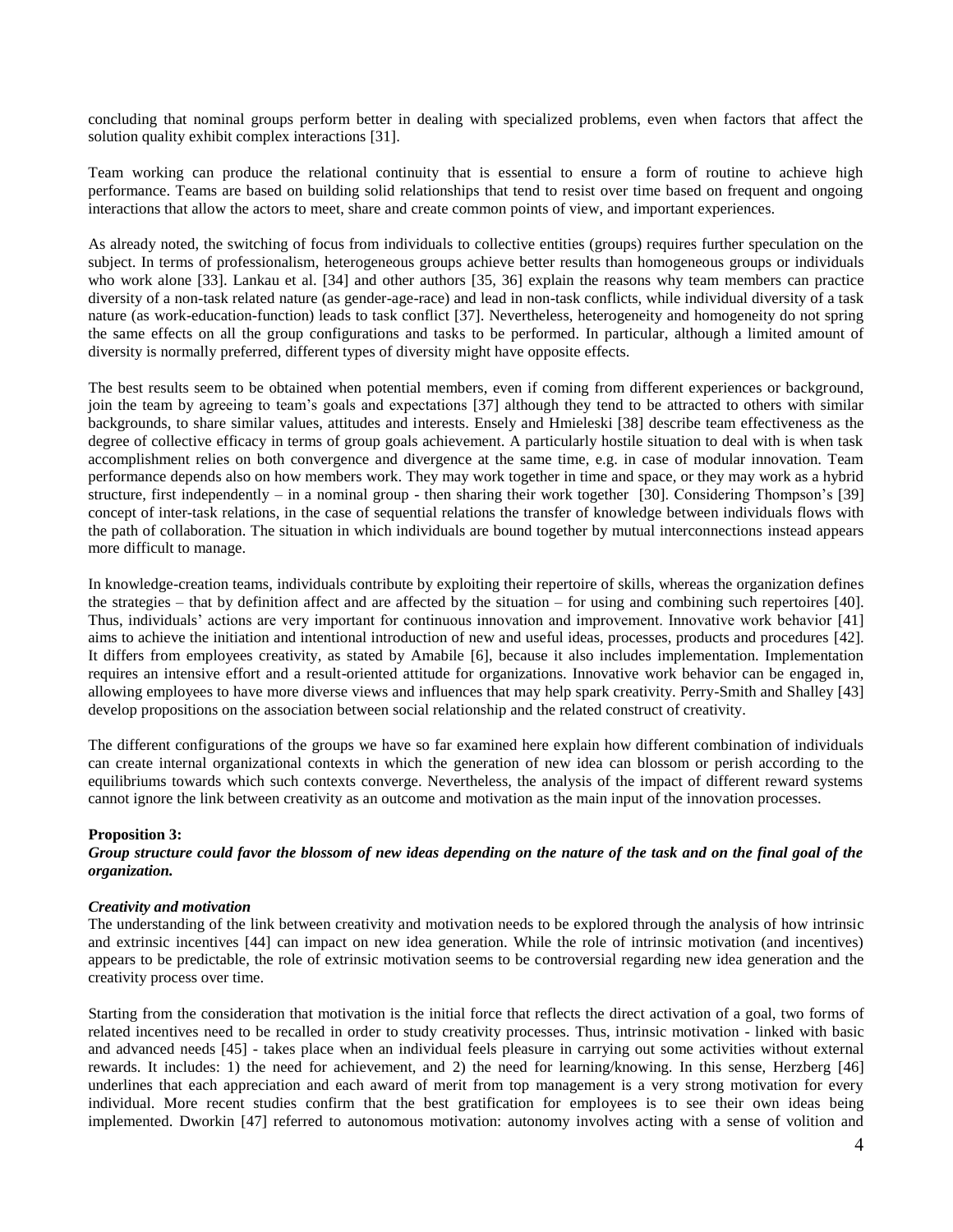having the experience of choice, it means endorsing one's actions at the highest level of reflection. Intrinsic motivation is an example of autonomous motivation [48, 49].

#### **Proposition 4:**

#### *The actual implementation of his/her own ideas could help individuals develop higher motivation in their (creative) activities.*

Extrinsic motivation, conversely, is linked to organizational consequences rather than to actions. "It requires an instrumentality between the activity and some separable consequences such as tangible or verbal rewards, so satisfaction might not come from the activity itself but rather from the extrinsic consequences to which the activity leads" [48, p. 331]. The analysis of the impact of extrinsic incentives have on creativity is quite controversial: Stenberg and Lubart [50, p.253] in an effectively metaphorical way, state that extrinsic motivation is to creativity "what strychnine is to orange juice" (see also [5O]). From a different perspective, Amabile [21] drew the same conclusion by stating that monetary incentives in exchange of new ideas induce individuals to be interested in money and not towards innovative ideas, so they will be looking for safe and rapid solutions to gain money.

The above mentioned elements lead to an apparent paradox, rooted in the idea that extrinsic incentives can constrain creativity. For instance, Amabile and her team [51] showed that students' creativity in exchange for a premium (or bonus) was lower and less effective (innovative) than their creativity without any reward. Furthermore, as noted by Rossman [59] through an experiment based on 700 inventors with the biggest motivating elements to create and study new ideas, extrinsic motivation could play a role in developing new ideas. By analyzing such evidence, we find that there is a "need to gain" and "need to get better" above "love to invention" and "desire for personal growth" which contradicts Stemberg and Lubart's model.

Deci [60,61] tests the additivity hypothesis that tangible extrinsic rewards undermine intrinsic motivation< whereas verbal rewards enhance it, thus implying that intrinsic and extrinsic motivation can be both positively and negatively interactive rather than additive.

### **Proposition 5:**

#### *The consistency of extrinsic positively impacts on individual motivation.*

#### **Cognitive factors and creativity**

 Cognitive Evaluation Theory also suggests that external factors such as tangible rewards, deadlines [62], surveillance [63], and evaluations [19] tend to diminish feelings of autonomy, and undermine intrinsic motivation. In contrast, some external factors such as providing choice about aspects of task engagement tend to enhance feelings of autonomy, and increase intrinsic motivation [26]. In fact, feelings of competences as well as of autonomy are important to nurture intrinsic motivation.

The adoption of the wider organizational perspectives does not help either: On the one hand, the process of ideation should be considered by organizations as part of their business and consequently should be given the usual rewards. On the other hand, when ideas are directly rewarded, the ideation process could be perceived as an extra-work activity.

The analysis of some recent contributions coming from economic and psychological fields justifies the existence of the "crowding out" effect of extrinsic incentives on intrinsic ones [49]. In actual fact, the possible detrimental effect of extrinsic motivation on performance can be found in the extension of the Self-Determination Theory (SDT) of Gagné and Deci [48], which starts from the assumption that human behavior is driven by three main innate psychological needs: Competence, Autonomy and Relatedness. The novelty of such an approach relies on the fact that psychological needs can be fostered or undermined by the external social context. To this extent, the process of internalization of extrinsic motivation leads to the equivalence between extrinsically motivated behavior and autonomy. According to SDT, there are three main ways of 'regulation'; defining different 'degrees' of extrinsic motivation [48]: a) Introjection: regulations are followed but not accepted by the agent (e.g. acting in order to feel valuable or to avoid penalties); b) Identification: individuals perceive greater freedom and volition when some overlapping between the expected behavior and the individual cultural and motivational basis occurs; c) Integration: when the identification involves other aspects of oneself (beliefs, interests, and values) the required activity itself become instrumental for the achievement of personal goals, while still being considered as extrinsic motivation. The usage of SDT for analyzing innovative behaviors results in two main managerial implications: a) intrinsic and extrinsic incentives can be considered as a continuum of possible states within the underlying needs driving human behavior; b) extrinsically motivated behavior can be efficient when an external regulation has been internalized. In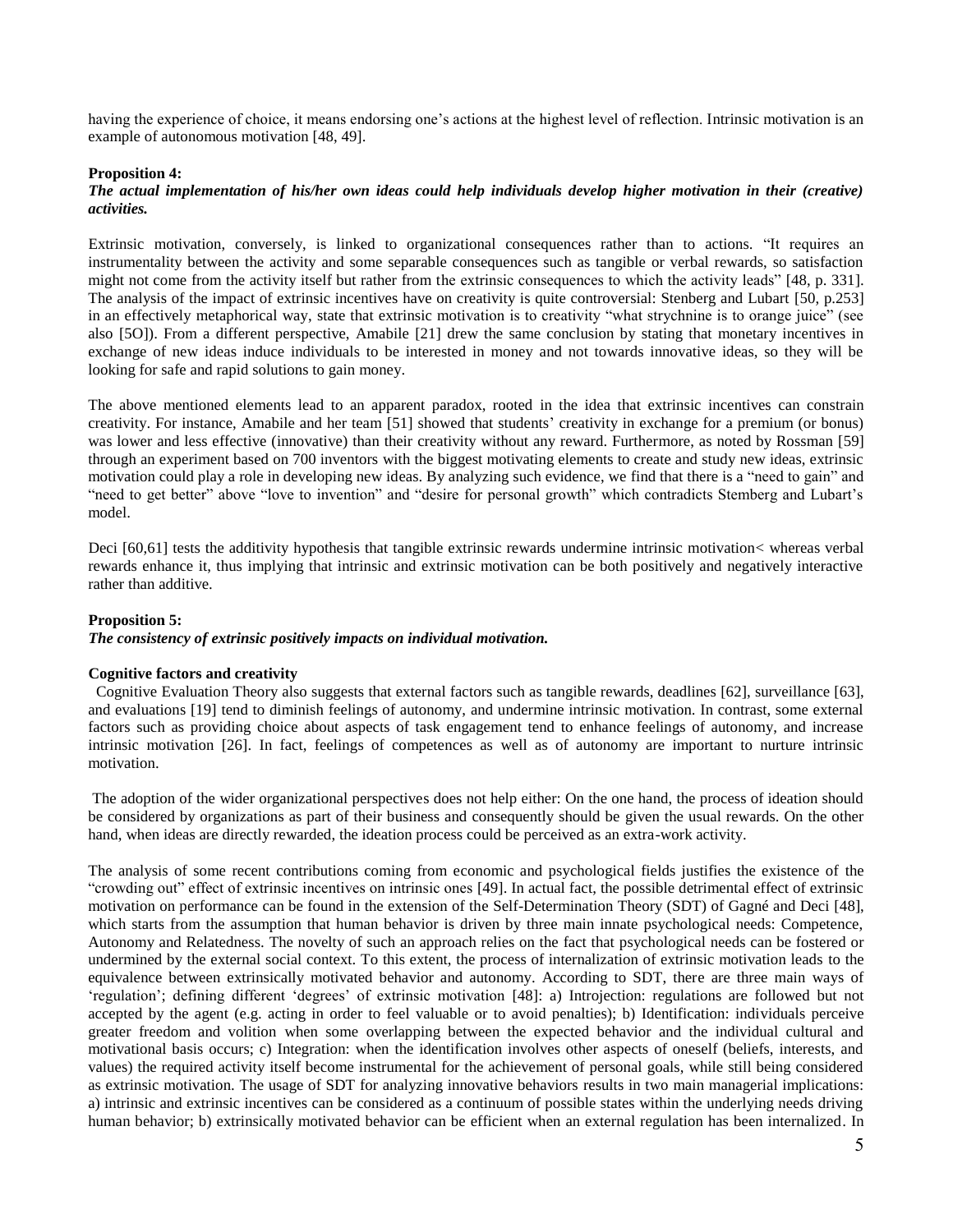such cases, extrinsically motivated behavior will end up with a higher autonomy; c) As a consequence, control based on regulation rather than on the external influence exercised by a principal may be efficient because of the cognitive feedback gained by the agent (which nurtures the need for competence). Ultimately, different regulatory styles are in their turn consistent with a gradation of perceived loci of causality from impersonal and external to internal perceived locus of control. As for the managerial implications, we observe that in pure innovative contexts (e.g. creative activities) the internal locus of control and the self-determined behavior are compatible with relevant regulatory processes based on interest, enjoyment and inner satisfaction. When innovation takes instead place within codes of conducts and general guidelines (e.g. clinical innovation), extrinsic motivation should be compatible with the self-involvement of agents.

#### **Proposition 6**

*The individual cognitive evaluation of the task and the perception of the locus of control influence the (motivational) impact of both intrinsic and extrinsic rewards. In this sense, the higher is the consistency between loci of control and regulatory styles, the more the individual can react to intrinsic and extrinsic stimuli with generation of new ideas.*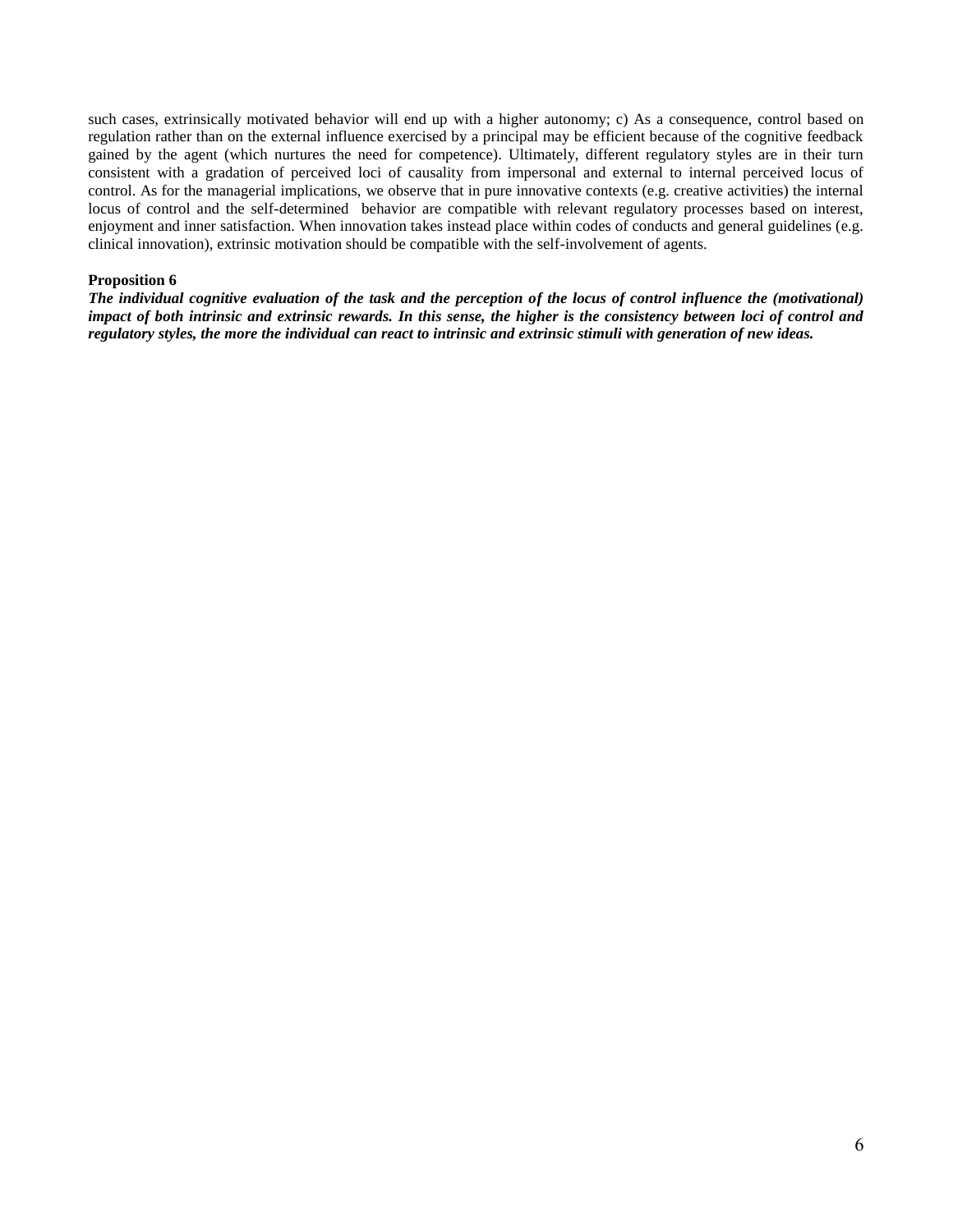

#### **SECTION 2: Conceptual framework**

# **Figure 1. Conceptual framework**

Section 1 described the several elements we have taken in consideration as organizational dimensions. The underlying rationale was to describe their impact on creativity without considering their mutual interdependence. The framework we propose tries to overtake such an assumption by distinguishing between organizational context and individuals' attitudes. Considering the set of propositions 1-3, we could state that IT-mediated solutions, internal climate and group structure could have a potential positive impact on creativity. Despite acknowledge their mutual interaction, we retain the assumption of their independence in order to simplify the framework itself, believing that the interlacing facets could only boost the existing positive impact on creativity (e.g. a positive internal climate in which a more diffused use of IT solutions could be enabled). So far it is quite clear that if organizations invest in such elements, or at least in the direction addressed by the propositions, that relative management programs should be more capable of fertilizing the generation of new ideas and/or reducing the leaks in the innovation processes.

While we kept the organizational dimensions separate, we believe that the loop (interaction) rewards-motivation can still explain individual behavior. On the one hand there is no doubt that creative performances are a sub set of the outcome of general organizational conduct. By recalling that we state that innovation comes out of motivated behavior rather than a pure creative pulse – we exclude the minor role allocated to pure improvisation. If so, the impact of intrinsic and extrinsic rewards cannot be ignored. Hence, in considering an individual-organization dyadic relationship, creativity could be nurtured by a proper system of rewards governance.

What is new to the field is the recognition of the impact of the individual locus of control on creative performance. Following on from Gagné and Deci [48], we believe that self-determination and cognitive evaluation can both moderate the impact of motivation on creativity. In particular, we propose that a consideration of the self-determination of individual behavior could be addressed, although not predicted, by considering the impact of the diverse forms of incentive alongside with the level of autonomy. By having that in mind, it is possible to consider how various creative tasks (and their specific organizational settings) can be designed and managed consistently with the expected organizational outcome in terms of new ideas generation. Such an approach preserves the consideration that ideas are products of mental activities which take place before their actual representation.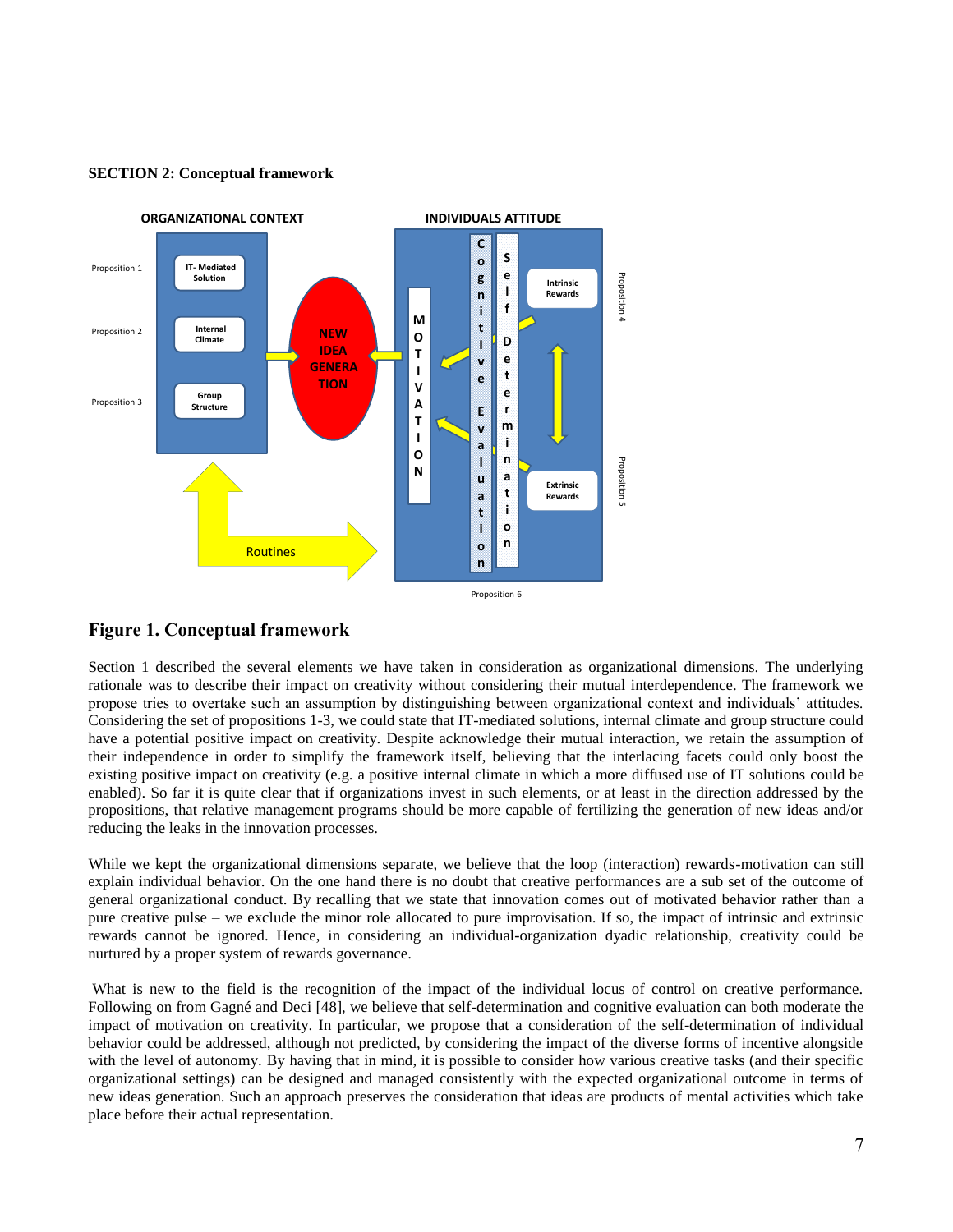The translation of such mental activities (generated with specific loci of control) could be further mediated by the cognitive evaluation of the author (employees/contributor). In such a way, the usefulness of the idea itself could be considered as a pure, and mere, individual activity subject to the pressures exerted by intrinsic and extrinsic rewards. Namely, the very same idea could generate different utilities over diverse individuals, or on the same individual over time. For example, the execution (implementation) of his/her own idea could be the main (and ultimate) source of motivation/satisfaction. In other cases, the fact that such an idea could be considered valuable by the external referent network (e.g. the relevant scientific or professional community) could be considered far more important that any extrinsic rewards. The fact that some companies are creating internal discussion groups and knowledge groupwares for idea sharing and filtering acknowledges the fact that cognitive evolution does matter for individual enactment.

 Finally, organizational routines could represent a very powerful way by which managers could nurture creativity and link the organizational setting to (expected) individual behavior. The following paragraph will explore this idea.

#### **Conclusion and discussion**

To conclude, we acknowledge that the paper does not solve the paradoxes reported by the literature and we believe that, without systemic empirical research, few more speculations could be conducted on the subject. Notwithstanding its inner limits, we believe that the paper has shed some light on many grey areas and has made some propositions that could be helpful for both further research and managerial practice. In particular we submit that the cornerstones for future research could be synthesized in the individual perception of such incentives and the general organizational setting in which creativity takes place.

In actual terms, we believe that some routines could be designed with the aim of stimulating the effective (and efficient) deployment of creativity. In such a way, organizational routines could be intended as "regulatory processes" intended to complement intrinsic motivation with some monetary incentives. Such incentives are meant to be used in order to amplify the positive effects of feedback on the employees' morale. In short, creativity itself does not contradict the evidence by which extrinsic incentives could boost performance. It is, on the contrary, the organizational context in which creativity takes place that calls for proper mechanisms (incentive structures) (e.g. [62]). Such an approach relies on the synergic usage of extrinsic incentives, as described in Amabile's work "Creativity in Context" [5], which also tries to provide other elements for implementation. Furthermore, other unexplored areas rely on the links between intrinsic and extrinsic incentives in teamworking. On this point Ancona and Caldwell (1992) note that in organizational teams, subjective ratings sometimes determine promotions, future job assignments and performance evaluations. It may be debatable whether the social "mutual" control taking place in a creative context recalls somehow the idea of clan control introduced by Ouchi [64]. Further research in such a vein could be useful.

As many other practices related to human enactement, it is useful to recall the notion that the circular loop "(Expected Incentive)<sub>0</sub>  $\rightarrow$  Motivation<sub>0</sub>  $\rightarrow$  Performance (creativity)<sub>0</sub>  $\rightarrow$  (Actual) Incentive<sub>0</sub>  $\rightarrow$  Motivation<sub>1</sub> ... " is not affected only by the "psychological contract" that ties a single individual (A) to an organization, but that the subjectivity of evaluations calls for the concept of perceived equity. Thus, both for individual and collective forms of behavior, each individual does not consider only what he/she receives from the enterprise (Outcomes A) as a result of commitment (Input A) but tries instead to observe this relationship comparing it with other workers he considers equal/similar to him or herself (Outcomes B/Input B) [67]. n the case of a perceived inequity (2), whichever is the perceived incentive, the behavior of the individual (A) is not sure to reach to the expected level of performance (creativity).

Moreover, since the processes of goal reaching (e.g. [65]) generates a further procedural utility implies along with the organizational context (locus of causality, regulatory process, relationship with colleagues, available technologies, relationship with superiors), human resources management is a relevant part of the incentive. It is particularly interesting that when the corporate context is considered as positive by the workers, individual forms of behavior are not limited to what Katz and Kahn [66] have labeled as "productive" forms of behavior (result achievement) but on the contrary it is possible to start some "innovative" and "cooperative" forms of behavior that can be added to the previous forms. Such a consideration could solve the apparent dichotomy between individual creativity and organizational compliance (culture, structure, etc.). In this sense, the organizational context is potentially capable of generating internal relational economies based on shared procedures, knowledge, experiences and solutions. In order to generate an organizational context capable of stimulating these kinds of intrinsic incentives and spontaneous forms of behavior, a relational form of leadership that enhances such a cognitive capital becomes indispensable.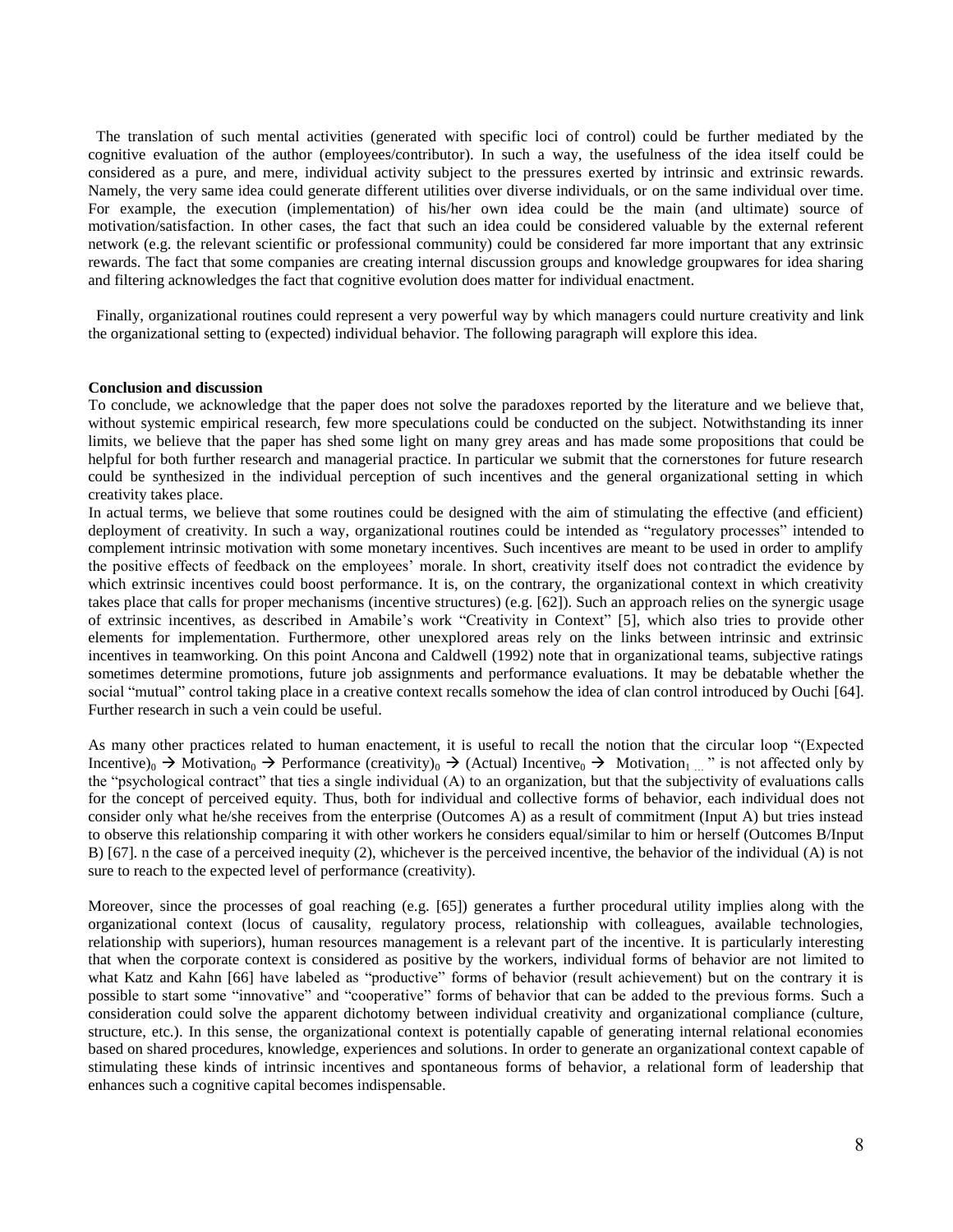We conclude the paper by proposing the idea that, when considering the motivational and behavioral implications we have suggested, the creation of a whole and inner coherent system of routines that regulates the generation of new ideas could be more effective if rooted in the wider practice of human resources management and policy, since it could amplify the effect of both intrinsic and extrinsic incentives. The theoretical contributions we have explored in this paper seem to confirm the paradoxes related to the impact of rewards on new idea generation and cannot be solved straightforwardly but only by assuming a specific organizational and strategic direction: the alignment between the innovation practice and the human resources policy.

### **References**

- [67] Adams, J.S. & Freedman, S. 1976. "Equity theory revised: Comments and annotated bibliography" in Berkowitz L. & Walster E. (eds), *Advances in Experimental Social Psychology*, vol. 9, New York: Academy Press.
- [28] Ajzen, I., Fishbein, M., 1980, *Understanding attitudes and predicting social behaviour*. Prentice Hall, Englewood Cliffs, NJ
- [62] Alexy OT, Criscuolo P, Salter AJ, 2012. "No soliciting: Managing unsolicited ideas for R&D", *California Management Review*, Vol:54, Pages:116-139, ISSN:0008-1256
- [7] Amabile, T.M., 1983, *The social psicology of creativity*. Spriger-Verlag, NY
- Amabile, T. et al; 1996, "Assessing The Work Environment for Creativity." *Academy of Management Journal*. Vol. 39 No.5 pp1154-1184.
- [62] Amabile, T. M., DeJong, W., & Lepper, M. R. 1976. "Effects of externally imposed deadlines on subsequent intrinsic motivation." *Journal of Personality and Social Psychology*, 34, 92–98.
- [21] Amabile, T. M., Burnside, R. M., Gryskiewicz, S.S., 1988 "Assessing Organizational Climates for Creativity and Innovation: Methodological Review of Large Company Audits." *Foreword to New Directions in Creative and Innovative Management*, edited by Y. Ijiri and R. L. Kuhn. Cambridge, Mass.: Ballinger.
- [51] Amabile, T. M., R. Conti, H. Coon, J. Lazenby, and M. Herron, 1996, "Assessing the Work Environment for Creativity." *Academy of Management Journal*, 39, 5, 1154-1184.
- [5] Amabile, T. M., 1996, *Creativity in context, Boulder*, CO: Westview Press
- [6] Amabile, T. M., 1988, "From Individual Creativity to Organizational Innovation." In: *Innovation: A Cross-disciplinary Perspective*, edited by K. Gronhaug and G. Kaufmann. Olso, Norway: Norwegian University Press.
- [63] Ancona D.G., Caldwell, D.F., 1992, "Demography and design: Predictors of new product team performance", *Organization Science*, 3, pp. 321–341
- [17] Andriopoulos, C., 2001, "Determinants of organisational creativity: A literature review,". *Management Decision*, Vol. 39, No. 10, pp. 834-840.
- [1] Barsh, J., Capozzi, M., & Mendonca, L., 2007, "How companies approach innovation: The McKinsey survey." *The McKinsey Quarterly*.
- [33] Björk and Magnusson, 2009, "Where Do Good Innovation Ideas Come From? Exploring the Influence of Network Connectivity on Innovation Idea Quality", *Journal of Product Innovation Management*, 26(6), pp. 662-670.
- [18] Campbell, D., 1960, "Blind variation and selective retention in creative thought as in other knowledge processes." *Psychological Review,* 67, pp. 380-400.
- [60] Deci, E. L., 1971. "Effects of externally mediated rewards on intrinsic motivation." *Journal of Personality and Social Psychology*, 18, 105–115.
- [61] Deci, E. L., 1975, *Intrinsic motivation*. New York: Plenum.
- [41] De Jong, J., den Hartog, D., 2010, "Measuring Innovative Work Behaviour", *Creativity and Innovation Management*, 19,1.
- [9] DeSanctis, G. and Gallupe, R.B., 1987, "A foundation for the study of group decision support system", *Management Science*, Vol.5, pp. 589-609
- [47] Dworkin, G., 1988, *The theory and practice of autonomy*. New York: Cambridge University Press.
- [10] Ellis, C.A., Gibbs, S.J., Rein, G.L., 1991, "Groupware some issues and experiences", *Communication of the ACM*, Vol. 1 No 1, pp 39-58
- [38] Ensely, M., Hmieleski, K., 2005, "A comparative study of new venture top management team composition, dynamics and performance between university-based and independent start-ups", *Research Policy*, 34, 1091-1105
- [2] Fairbank, J. F. and Williams, S. D., 2001, "Motivating Creativity and Enhancing Innovation through Employee Suggestion System Technology." *Creativity and Innovation Management*, 10: 68–74. doi: 10.1111/1467-8691.00204
- [42] Farr, J., Ford, C., 1990, "Individual Innovation." In: West, M., Farr, J. (eds), *Managing Innovation*. Sage, London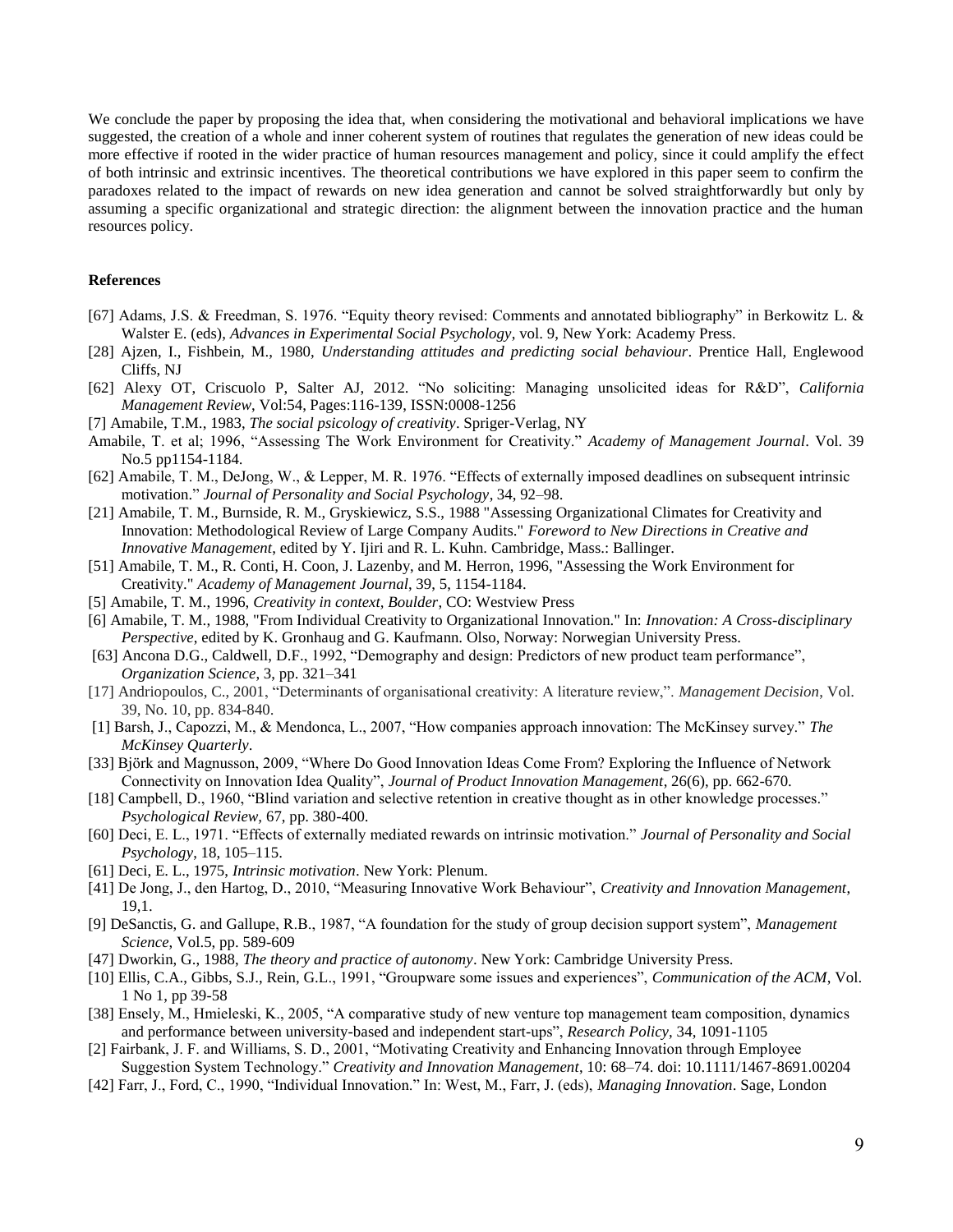- [49] Festré A., Giustiniano L. 2011, "Relational Capital and Appropriate Incentives: A recipe for human resources sustainability?", Proceedings of the 2011 International Conference on Human Resource Development, Taipei, Taiwan September 28-30. Forthcoming.
- [28] Fishbein, M., Ajzen, I., 1974, "Attitudes towards objects as predictors of single and multiple behavioural criteria." *Psyc. Rev*. 81(1) 59-74
- [37] Foo, Maw-Der Der, 2009, "Teams Developing Business Ideas: How Member Characteristics and Conflict Affect Member-Rated Team Effectiveness", *Small Business Economics*, 36:33-46
- [22] Ford, C.M., 1996, "Theory of individual creative action in multiple social domains." *Acad. Management Rev*. 21 1112- 1142
- [65] Frey, B., Benz, M., Stutzer, A. 2004, "Introducing procedural utility: Not only what but also how matters." *Journal of Institutional and Theoretical Economics*, 160(3): 377-.
- Frese, M., Teng, E. and Wijnen, C. J. D., 1999, "Helping to improve suggestion systems: predictors of making suggestions in companies." *Journal of Organizational Behavior,* 20: 1139–1155. doi: 10.1002/(SICI)1099- 1379(199912)20:7<1139::AID-JOB946>3.0.CO;2-I
- [48] Gagné M., & Deci, E.L., 2005, "Self-determination theory and work motivation." *Journal of Organizational Behavior*, 26: 331–362.
- [29] Garfield, M.J., Taylor, N.J., Dennis, A.R., Satzinger, J.W., 2001, "Research Report: Modifyng paradigms-individual differences, creativity techniques and exposure to ideas in group idea generation." *Informations Systems Research*, Vol.12, No 3, Sept.
- [30] Girotra, K., Terwiesch, C., & Ulrich, K. T., 2010, "Idea Generation and the Quality of the Best Idea," *Management Science*, 56(4), 591-605.
- [40] Gore, C., Gore, E., 1999, "Knowledge Management: the way forward", *Journal of TQM*, 10(4/5), 554-560
- [27] Guildford, J.P., 1950, "Creativity." *Amer. Psych*. 5 444-454
- Herzberg, Frederick, 1959, *The Motivation to Work*, New York: John Wiley and Sons
- [11] Jessup, L.M., Valacich, J., 1993, *Group Support System: New Perspectives*, Macmillan, NY
- [4] Kanter, R.M., 1988, "When a Thousand Flowers Bloom: Structural, Collettive and Social Condition for Innovation in Organization", *Research in Organizational Behavior*, 10, 169-211
- [31] Kavadias, S., Sommer, S.C., 2009, "The effect of problem structure and team diversity on brainstorming effectiveness", *Management Science*, 55(12), 1899-1913
- [66] Katz D., & Kahn R.L., 1978, *The social psichology of organizations* (2 ed.), New York: Wiley.
- [34] Lankau, M., Ward, A., Amason, A., Ng, T., Sonnenfeld, J., Agle, B., 2007, "Examining the impact of organizational value dissimilarity in top management teams", *Journal of Managerial Issues*, 19, 11-34
- [63] Lepper, M. R., & Greene, D., 1975, "Turning play into work: effects of adult surveillance and extrinsic rewards on children's intrinsic motivation." *Journal of Personality and Social Psychology*, 31, 479–486.
- [14] Lubart, T.I., Sternberg, R.J., 1995, "An investment approach to creativity: theory data", in: Smith S.M., Ward, T.B., Finke R.A., eds. *The creative cognition approach*, Cambridge, MA: MIT Press.
- [25] Mainemelis, C., 2010, "Stealing fire: creative deviance in the evolution of new ideas", *Academy of Management Review*, 35, 4, 558-578.
- [23] Mainemelis C., Ronson, S, 2006, "Ideas are born in fields of play: Towards a theory of play and creativity in organizational settings", *Research in Organizational Behavior*, 27, 81-131
- [45] Maslow, A., 1954, *Motivation and Personality*. New York: Harper
- [35] Milliken, F., Martins, L., 1996, "Searching for common threads: understanding the multiple effects of diversity in organisational groups", *Academy of Management Review*, 21, 402-433
- [15] O'Donovan, G., 2006, *The Corporate Culture Handbook*, The Liffey Press.
- [32] Osborne, A. F., 1953, *Applied Imagination: Principles and Procedures of Creative Thinking*. New York: Charles Scribner's Sons.
- [64] Ouchi, W. G., 1979, "A conceptual framework for the design of organizational control mechanisms." *Management Science* (September): 833-848.
- [36] Pelled, L., Eisenhardt, K., Xin, K., 1999, "Exploring the black box: an analysis of work group diversity, conflict, and performance." *Administrative Science Quarterly*, 44, 1-28
- [43] Perry-Smith, J.E., Shalley, C.E., 2003, "The Social Side of Creativity: a Static and Dynamic Social Network Perspective", *Academy of Management Review*, 28, 89-106.
- [20] Pissarra,J., Jesuino, J.C., 2005, "Idea generation through computer-mediated communication: The effects of anonymity", *Journal of Managerial Psychology*, Vol. 20 Iss: 3/4, pp.275 - 291
- [44] Porter, M.W., Lawler, E.E.III, 1968, *Managerial Attitudes and Performance*, Homewood, IL:Irwin-Dorsey
- [13] Prencipe, A., 2000, *Technological Competencies, Division of Labour, and the Boundaries of the Firm: The Case of the Aircraft Engine Industry*, Milano, FrancoAngeli.